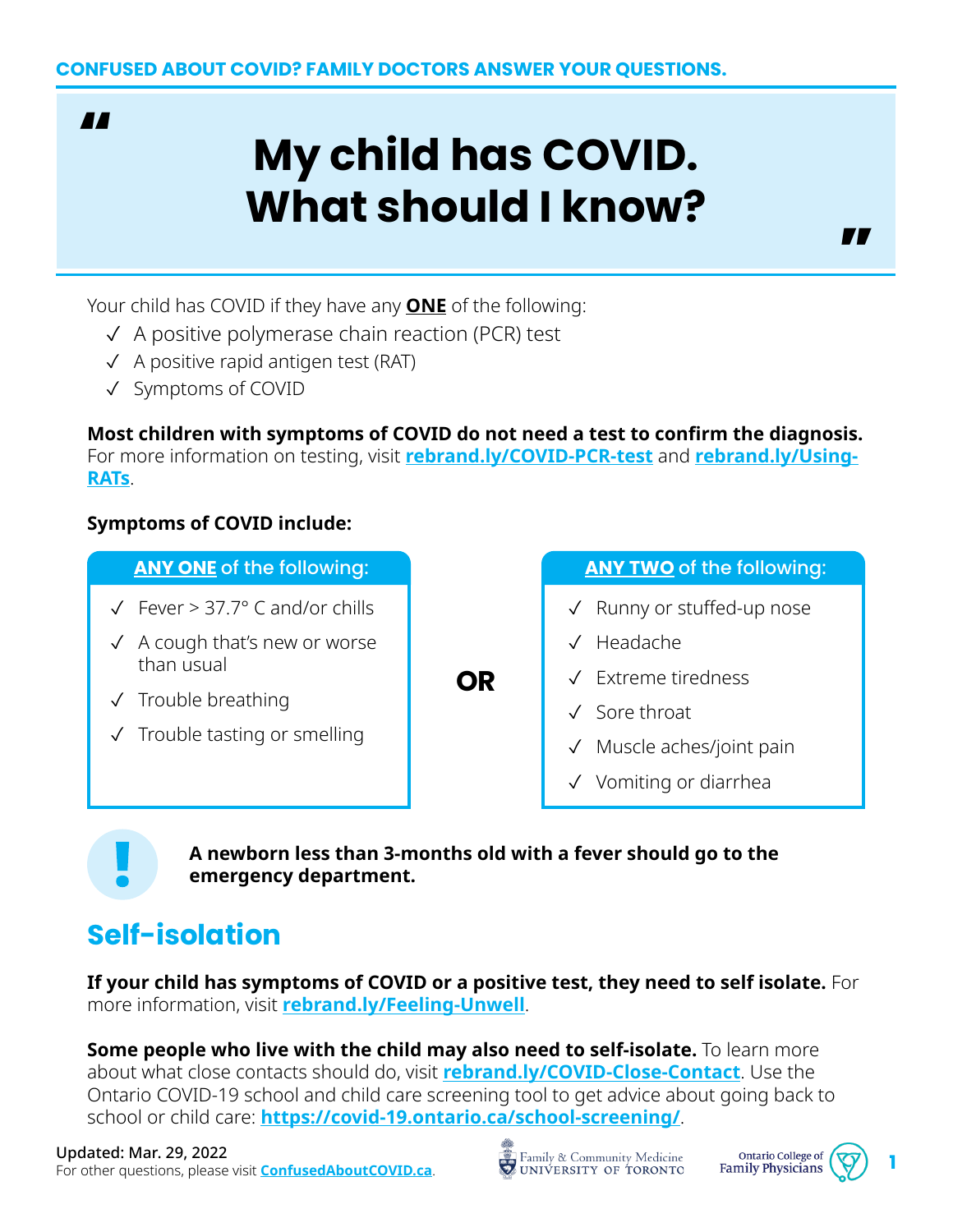**Self-isolation means staying home.** It also means staying apart from others inside the home if possible. This is especially important if a household member has a very weak immune system OR is over 12-years old and has not had at least two doses of a COVID vaccine.

It may not be practical to keep your child apart from others in the home. You can still wear masks, improve ventilation by opening windows and have your child eat away from others.

For more information on caring for a child who needs to self-isolate, visit **[rebrand.ly/PHO-](http://rebrand.ly/PHO-Child-Self-Isolate)[Child-Self-Isolate](http://rebrand.ly/PHO-Child-Self-Isolate)**.

If your newborn has COVID, they should still be seen by their doctor or nurse for a weight check within a few days of birth.

# **Caring for your child**

**Most children do not get seriously sick with COVID. Most children can be cared for safely at home.** 

If your child has ongoing health issues, they may be at higher risk of getting very sick from COVID and you should talk to someone on your health team.

#### **How to care for your child:**

- » Let them get plenty of rest
- » Make sure they get enough fluids, including water, soups, sports drinks or even popsicles. Breastmilk/formula is enough for young babies who drink only that
- » Treat fever or pain with over-the-counter medicine. Acetaminophen (Tylenol/ Tempra) is the best choice if your child can take it
- » Treat a stuffed-up nose with saline drops or sprays or the steam from a shower
- » Treat a cough with a humidifier or the steam from a shower. If the cough sounds like a bark, cool outside air may help. If your child is at least 1-year old, you can also give them 1-2 teaspoons of honey in the evening